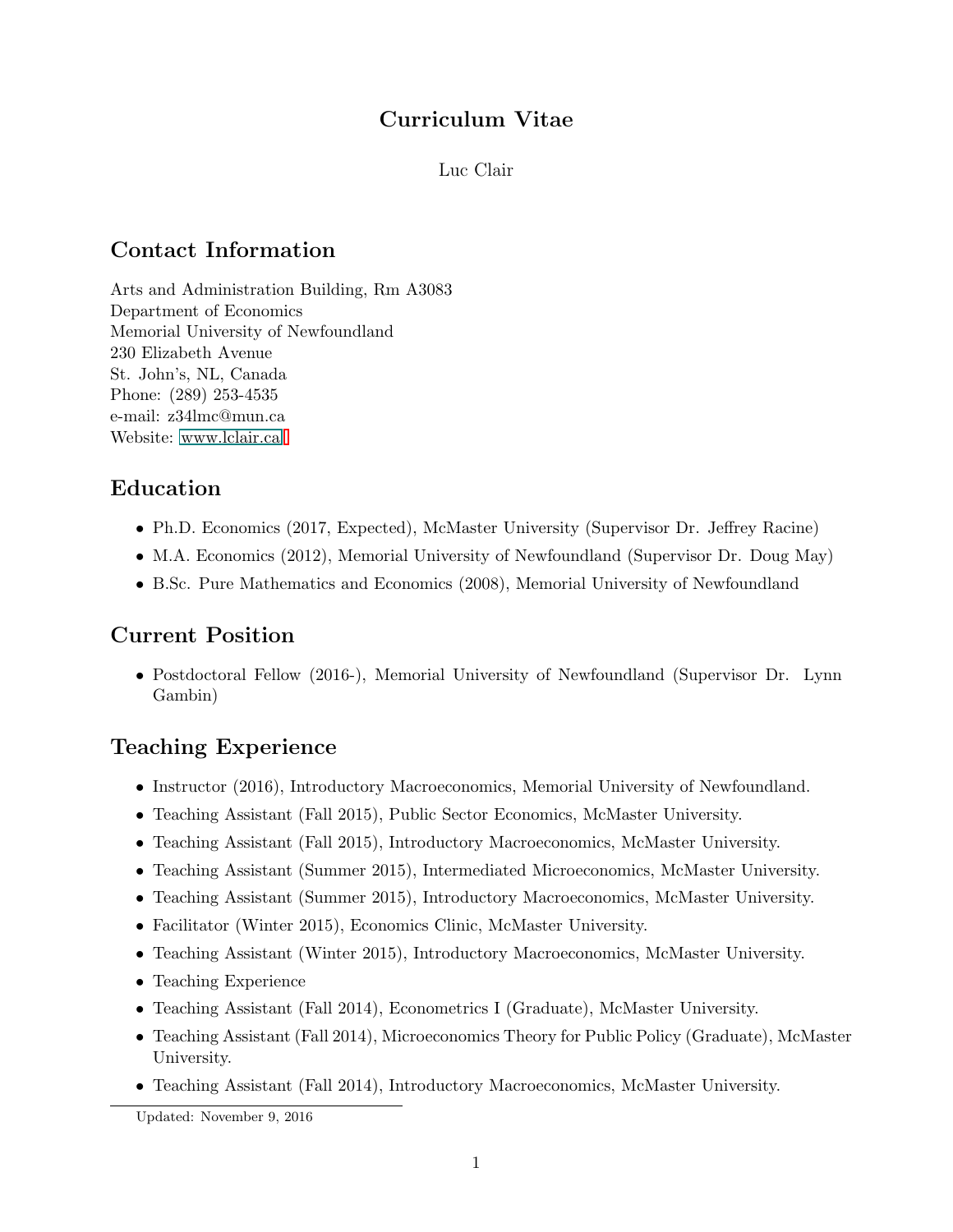- Facilitator (Fall 2014), Economics Clinic, McMaster University.
- Teaching Assistant (Winter 2014), Introductory Macroeconomics, McMaster University.
- Facilitator (Winter 2014), Economics Clinic, McMaster University.
- Teaching Assistant (Fall 2013), Introductory Macroeconomics, McMaster University.
- Facilitator (Fall 2013), Economics Clinic, McMaster University.
- Teaching Assistant (Spring 2013), Introduction to Game Theory, McMaster University.
- Teaching Assistant (Winter 2013), Introductory Macroeconomics, McMaster University.
- Teaching Assistant (Fall 2012), International Monetary Economics, McMaster University.
- English Teacher (2008-2009), English Teacher, Lyce Gambetta (Tourcoing, France).

### Unpublished Manuscripts

- (1) Nonparametric Kernel Estimation Methods using Complex Survey Data (2016), PhD Thesis, McMaster University.
	- Chapter 1: Nonparametric Kernel Regression Using Complex Survey Data
	- Chapter 2: Probability Weighted Conditional Density Function Estimation
	- Chapter 3: Nonparametric Instrumental Variable Estimation Under Endogenous Sampling

### Works in Progress

- (1) A Review of the Newfoundland and Labrador Health Care System: An Economist's Perspective.
- (2) Oh Brother How Art Thou? Differential Reporting of Unmet Need Evidence From Ontario (Co-author Grant Gibson, McMaster University).

#### Research Interests

Primary: Health Economics, Econometrics Secondary: Public Economics, Nonparametric Econometrics

## Research Experience

- Research Assistant (2016), Dr. Jeremiah Hurley, Dean, Faculty of Social Science, McMaster University.
- Research Assistant (2014-2015), Dr. Rick Audas, Associate Professor, Faculty of Medicine, Memorial University of Newfoundland.
- Research Policy Analyst (2012), St. John's Board of Trade, St. John's NL.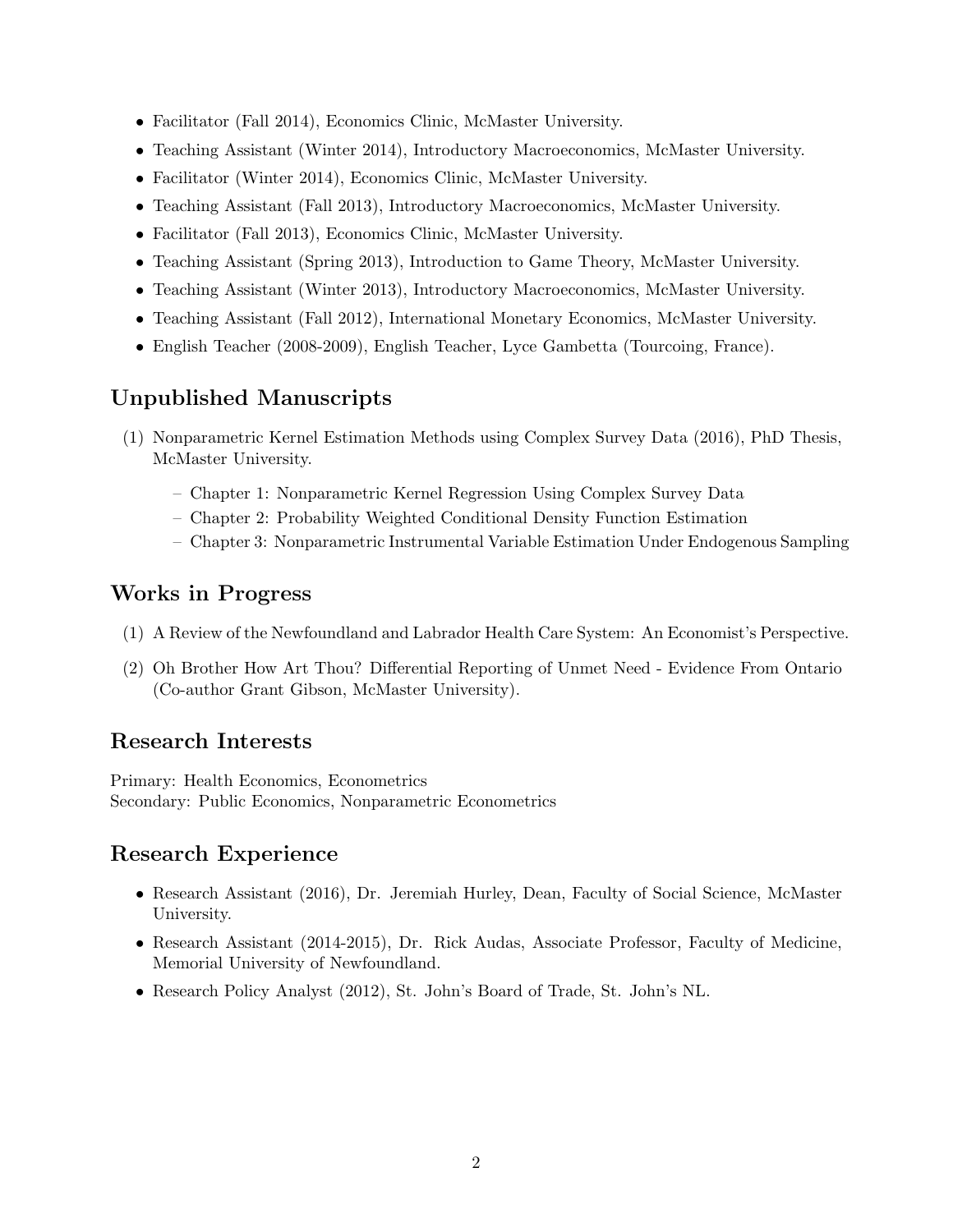#### Presentations

- NY Camp Econometrics (Poster), April 8-10, 2016, "Nonparametric Kernel Regression for Mixed Data Types Using Complex Survey Data".
- Canadian Economics Association Annual Conference, June 4, 2016, "Nonparametric Kernel Regression using Complex Survey Data".
- Atlantic Summer Institute on Healthy and Safe Communities Symposium on Child and Youth Mental Health, August 19, 2015, "Sharing Information and Using Large Data Sets Across Sectors for Collective Impact".
- Canadian Society of Epidemiology and Biostatistics Conference, June 1, 2015, "Prevalence Estimates of Five Mental Health Conditions: A Comparison of Approaches".

# Group Affiliations

• Health Economics at McMaster (2012-Present), Member

## Scholarships

- PhD. Graduate Scholarship (2012-2016), \$7200, McMaster University.
- Travel Award (2015), \$500, Canadian Society of Epidemiology and Biostatistics Conference.
- M.A. Graduate Scholarship (2011), \$5000, Memorial University of Newfoundland.

#### Languages

- English (Native)
- French: read, write, speak

## Committee

Dr. Jeffrey Racine (Supervisor) Department of Economics McMaster University 1280 Main St. West Hamilton, Ontario L8S 4L8 Phone: 905–525-9140 x 23825 email: racinej@mcmaster.ca

Dr. Phil DeCicca Department of Economics McMaster University 1280 Main St. West Hamilton, Ontario L8S 4L8

Dr. Jeremiah Hurley Faculty of Social Sciences Kenneth Taylor Hall Rm 132 McMaster University 1280 Main St. West Hamilton, Ontario L8S 4L8 Phone: 905-525-9140, x 26156 email: hurley@mcmaster.ca